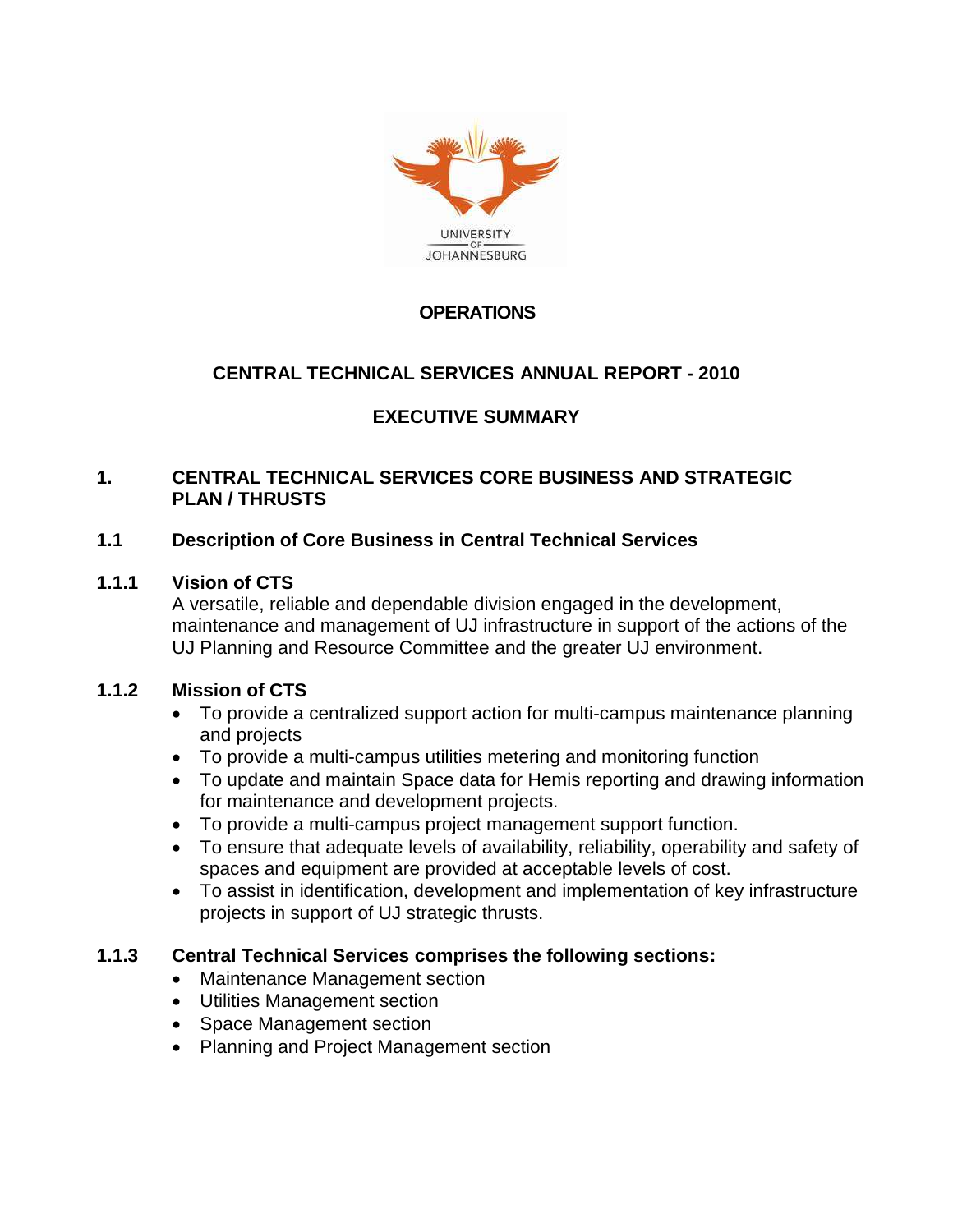#### **1.2 Strategic plan / thrusts in CTS in support of main UJ Thrusts 1 - 8**

CTS activity will by its nature mean an involvement at different levels with each of the UJ Strategic Thrusts:

- **Thrust 1 has a CTS involvement level of approximately 20%.** This is primarily in support of the background physical infrastructure environment conducive to sustained excellence for:
	- Academic programmes and the supporting teaching facilities.
	- Research activity and the supporting facilities and equipment.
	- Teaching and learning, research and strategic engagement with communities.
- **Thrust 2** has limited CTS involvement except that the maintenance of a quality environment affects the reputation of the University as a comprehensive institution.
- **Thrust 3 has a CTS involvement level of approximately 20%.** Although each campus requires a unique programme profile, each campus must however be equivalent in terms of resources and services provided to staff and students. CTS provides technical support in the fulfillment of this objective.
- **Thrust 4** has limited CTS involvement except that it supports UJ infrastructure and systems, the quality of which influences the reputation of UJ with international students and scholars.
- **Thrust 5** has limited CTS involvement except that the quality of the UJ environment will influence the quality of the branded image in the public perception.
- **Thrust 6 has a CTS involvement level of approximately 10%.** CTS is required to provide the necessary Leadership to identify projects having an impact on the wider UJ environment. These projects are to improve the inherent quality of the UJ infrastructure in support of all the UJ strategic thrusts.
- **Thrust 7** has limited CTS involvement except that the quality of the UJ environment will influence the quality of the support that UJ Alumni give to UJ. (As evidenced by the need to move Alumni offices back to APK ! ).
- **Thrust 8 has a CTS involvement level of approximately 50%.** This is the primary area of support activity by CTS for the UJ strategic thrusts. As such the mandate of generating, cultivating and sustaining resources and structures encompasses the achievement of all the other strategic thrusts. This is through enabling the fitness for purpose of UJ to do so. It also includes the facilitation of a responsible and responsive UJ citizenship.

Activities as listed through the report in some cases highlight which primary thrusts they support.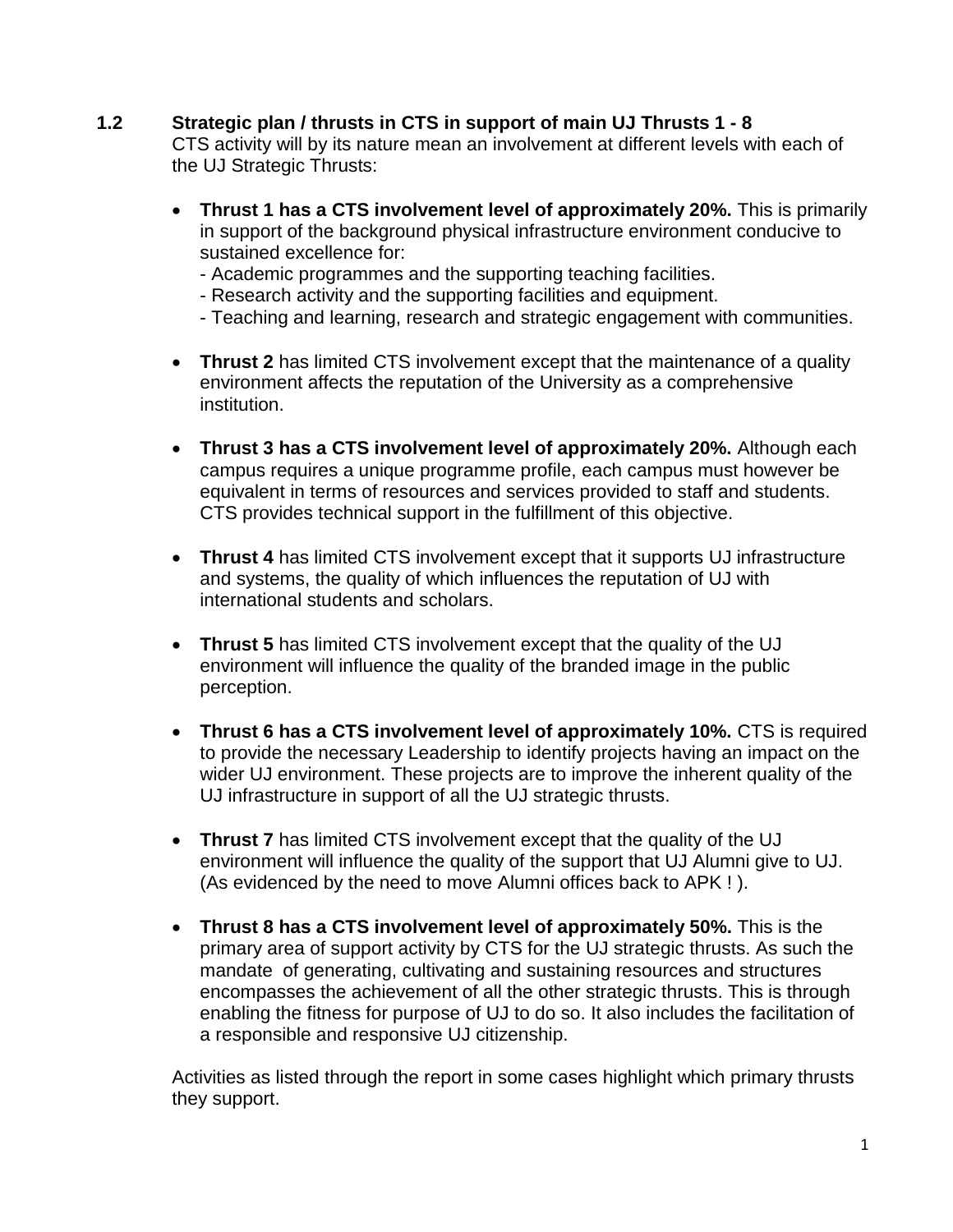## **1.2.1 CTS main thrusts overview:**

- In 2010 CTS was engaged with assessing and selecting a computer aided facility management system. (CAFM system) This is to provide an integrated and effective work environment for maintenance, space, call centre and project management activities.
- The UJ Emergency Power Project is in process and extra funding has been approved to finalize the implementation of the current implementation and commissioning of the emergency power systems.
- CTS began engaging with HR regarding staffing and the filling of vacant posts.
- Assistance with late Applications and Registration Planning. This included Space and planning and projects
- Specific thrusts per section are identified as per below.

### **1.2.1.1 Maintenance Management thrusts:**

- Upgrade of fume cabinets at APK and DFC campus. The initial R6 million allocation was given an additional R13 million boost to ensure that the project is successfully completed with fit for purpose equipment in line with Thrust 1.
- CTS engaged SSI to assist with aligning all maintenance related contracts that UJ has with external service providers.

|                                 | <b>ELECTRICAL</b> | <b>CARPENTRY/</b><br><b>BUILDING/CIVIL</b> | <b>PLUMBING</b> | <b>PAINTING</b> | <b>WELDING</b>    | <b>MECHANICAL</b> | <b>TOTAL</b> |
|---------------------------------|-------------------|--------------------------------------------|-----------------|-----------------|-------------------|-------------------|--------------|
| <b>COMPLETED TACTICAL</b>       | 2429              | 2845                                       | 1531            | 197             | 235               | 7516              | 14753        |
| <b>COMPLETED NON TACTICAL</b>   | 825               |                                            | 851             | 0               | 0                 | 801               | 2477         |
| <b>IN PROGRESS</b>              | 2                 | 48                                         | 36              | 0               |                   | 155               | 294          |
| <b>AWAITING PLANNING</b>        |                   | $\Omega$                                   |                 | 0               | 3                 |                   | 6            |
| <b>TOTAL JOBCARDS CANCELLED</b> | 89                | 127                                        | 56              |                 | $12 \overline{ }$ | 2627              | 2918         |
| <b>OUTSTANDING 0-3 WKS</b>      |                   | 24                                         | 28              | 0               | 2                 | 13                | 68           |
| <b>OUTSTANDING 3-6+ WKS</b>     |                   | 24                                         | 8               |                 |                   | 15                | 57           |

**Fig. 1 Pragma On-Key Maintenance Progress Report for 2010.**

### **1.2.1.2 Utilities Management thrusts**

- CTS is assessing and reviewing ways to reduce costs of external utilities and services in line with Thrust 6 and 8.
- Utilities data was identified as a problem area in light of future penalties for not meeting future national usage reduction targets. This is a role and responsibility for CTS to provide this kind of oversight in terms of Thrust 6.
- Planning was implemented to address utilities data gathering processes.
- Utilities data began to be assembled and compared to previous data and accounts received
- Negotiations were held with all utility service providers such as City Power, Eskom and Johannesburg Water.

20573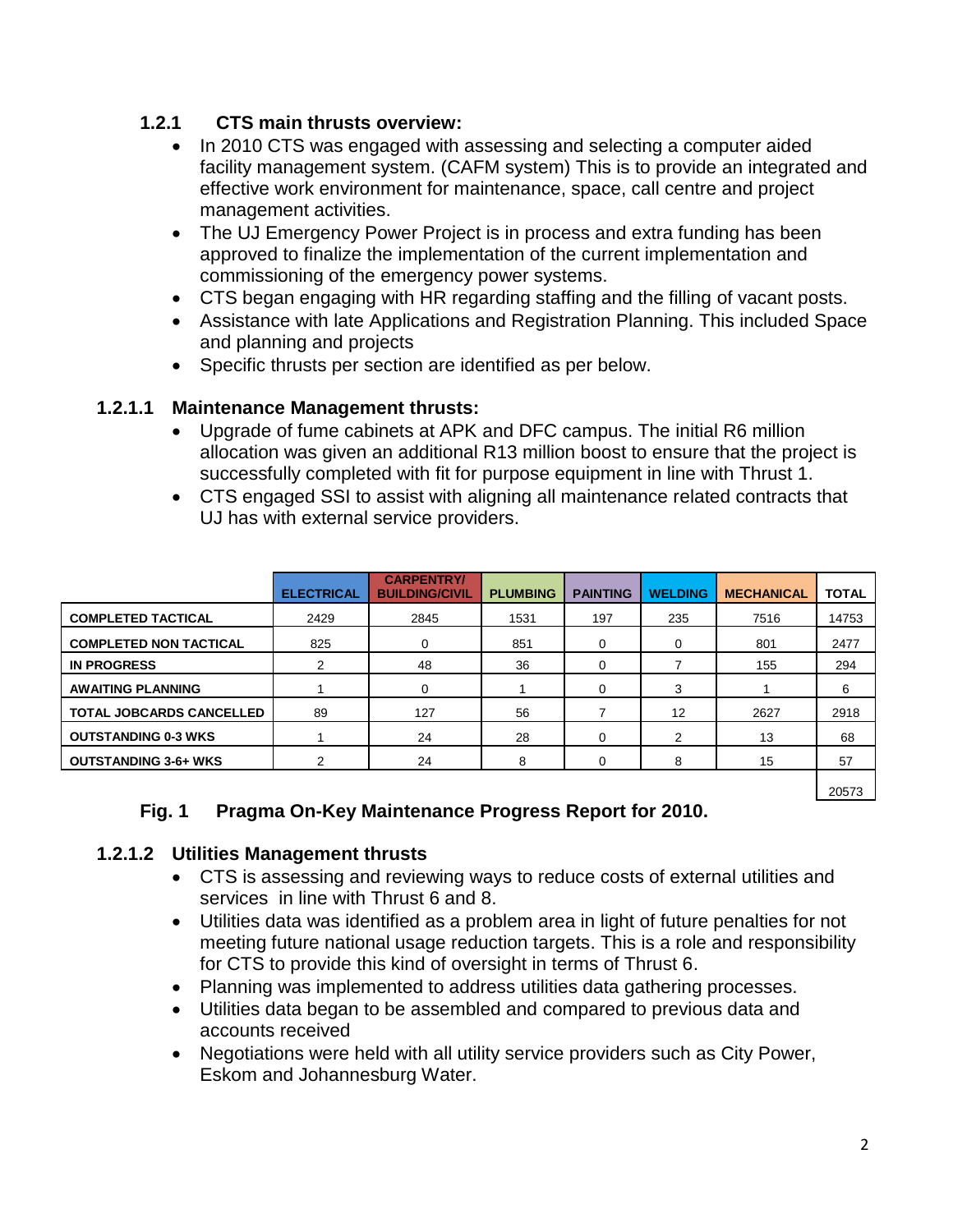- Planning was put in place to initiate utility monitoring and metering infrastructure and equipment upgrades.
- The 4 main meters for each campus that were identified as problem accounts and that account for 80% of UJ electricity usage are as follows:
- APK Account Number = 220078838 on stand number 361
- DFC Account Number = 221092747 on stand number 479
- APB Account Number New meter installed on Annet Street.
- $-$  SWC Account Number = 221086207

### **1.2.1.3 Space Management thrusts:**

| #. | <b>Space</b><br><b>Management</b><br><b>Activity / Goals</b>           | <b>Space Data</b><br>integrates<br>with: | <b>Description</b>                                                                                                                                                                                               | <b>Plan of Action</b>                                                                    | <b>Status - Key</b><br><b>Performance</b><br><b>Indicators</b>                                                                    |
|----|------------------------------------------------------------------------|------------------------------------------|------------------------------------------------------------------------------------------------------------------------------------------------------------------------------------------------------------------|------------------------------------------------------------------------------------------|-----------------------------------------------------------------------------------------------------------------------------------|
| 1. | Space HEMIS<br>Report<br>Submission to the<br>DoHET:                   | -Maintenance<br>-Utilities<br>-Projects  | 2009 Data submitted<br>in 2010                                                                                                                                                                                   | Due end May<br>2010                                                                      | <b>Completed and</b><br>submitted on time<br>for 2010.                                                                            |
| 2. | Survey of Office<br>space to provide<br>PCS codes to ITS               |                                          | Program<br><b>Classification System</b><br>codes are required as<br>part of Space HEMIS<br>reporting                                                                                                             | <b>CTS and HRIS</b><br>to request<br>information from<br>space users                     | <b>Intended start</b><br>October 2010 but<br>delayed to first<br>align space<br>database into one<br>single database              |
| 3. | Updating new<br>Space Data to<br><b>ITS</b>                            | -Maintenance<br>-Utilities<br>-Projects  | Update all new space<br>data into ITS system<br>for the 2010 report to<br>be submitted in 2011:<br>- Soweto Campus<br>new work<br>- Soweto Residences<br>- APK - New<br>residence<br>- Plantation Road<br>Houses | <b>Updating space</b><br>data to ITS as it<br>is identified and<br>processed for<br>use. | - Primary data<br>completed for<br><b>Timetables</b>                                                                              |
| 4. | Align Test and<br><b>Production Data</b><br>Base on ITS                | -Maintenance<br>-Utilities<br>-Projects  | Alignment of Test and<br><b>Production databases</b><br>to provide a single<br>effective space<br>database.                                                                                                      | Combined action<br>between all<br>space<br>stakeholders                                  | <b>Completed end</b><br>2010.                                                                                                     |
| 5. | Acquire a<br><b>Computer Aided</b><br>Facility<br>Management<br>System | -Maintenance<br>-Utilities<br>-Projects  | A CAFM system is<br>required to provide a<br>Space Management<br>system that also<br>supports Utilities,<br>Maintenance and Call<br>Centre activity.                                                             | External<br>Consultants<br>contracted to<br>assist with RFP<br>to potential<br>suppliers | In Progress<br>-Objective is to<br>have a selected<br>supplier begin<br>2011 and<br>implement over a<br>2011 to 2015<br>timeline. |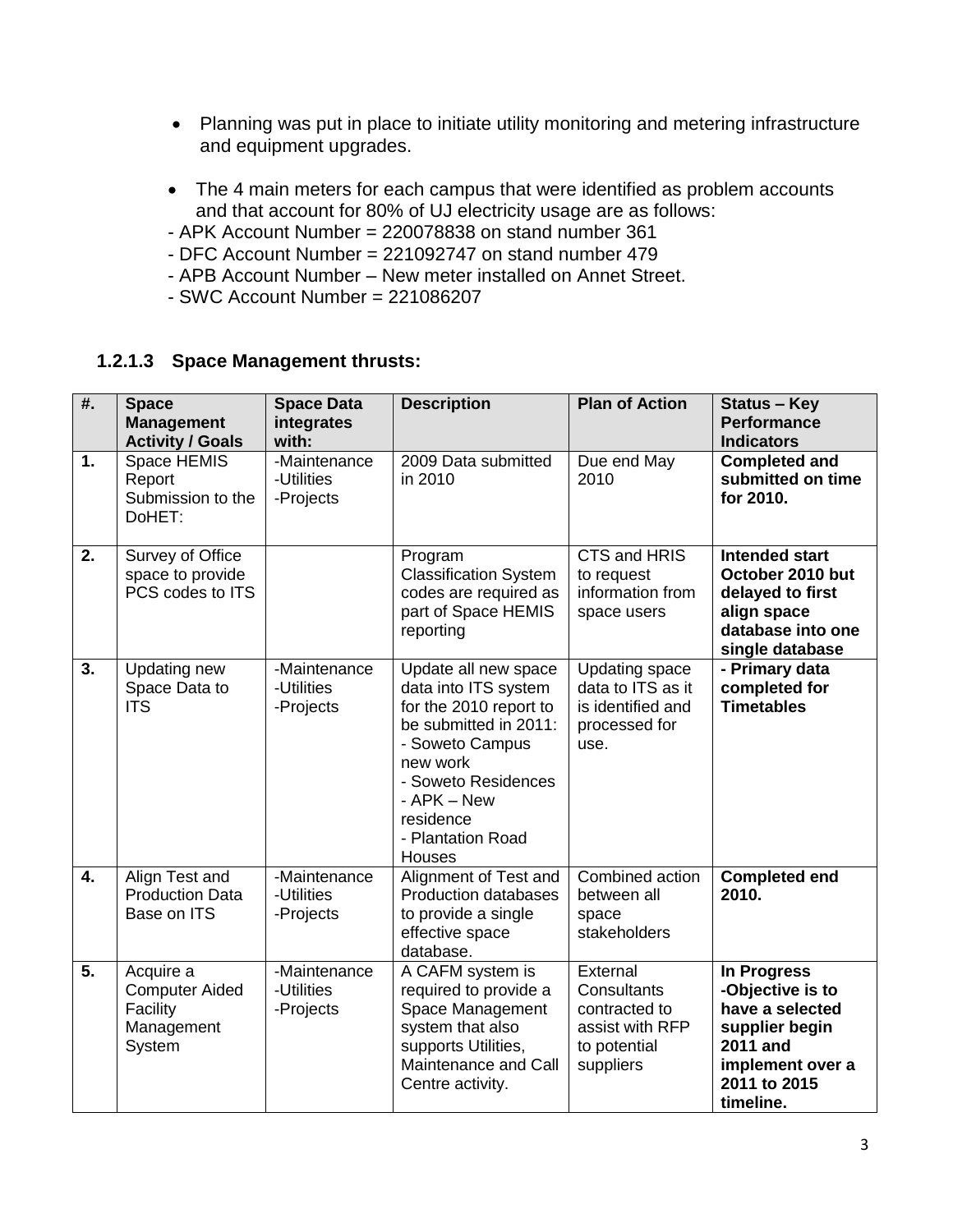| 6.  | Plans and<br>Projects                         | -Maintenance<br>-Utilities<br>-Projects | Drawing of plans &<br>providing information<br>for project planning,<br>costing and<br>construction. - This<br>constitutes a large<br>portion of Space<br>Management activity. | As per request                                                   | 2010 requests 95%<br>completed               |
|-----|-----------------------------------------------|-----------------------------------------|--------------------------------------------------------------------------------------------------------------------------------------------------------------------------------|------------------------------------------------------------------|----------------------------------------------|
| 7.  | FEBE Upgrade                                  | -Maintenance<br>-Utilities<br>-Projects | Refurbishing and<br>upgrading of existing<br><b>FEBE facilities. Also</b><br>to meet ECSA<br>accreditation<br>requirements.                                                    | Consultants<br>appointed                                         | In progress and on<br>track                  |
| 8.  | Site Development<br>Plans - SDP               | -Maintenance<br>-Utilities<br>-Projects | Development of<br>updated SDP's for<br>planning purposes-<br>APB and DFC                                                                                                       | Consultant<br>appointed<br>And engaged in<br>developing<br>SDP's | Approximately<br>60% complete<br>during 2010 |
| 10. | Space Requests                                | -Projects                               | <b>Faculties and</b><br>Departments due to<br>expansion and<br>adjustments on<br>different campuses<br>require extra space                                                     | Ongoing<br>consultation to<br>address shortage<br>of space       | Ongoing                                      |
| 11. | <b>Review Space</b><br>Management<br>Staffing |                                         | Space Management<br>activities have<br>expanded while<br>staffing to meet<br>requirements has not.                                                                             | Review staffing<br>with HR                                       | In progress and<br>carried over to<br>2011   |

## **Fig. 2. Space management objectives for 2010.**

## **1.2.1.4 Planning and Project Management – 2010**

Strategic projects ongoing or undertaken during 2010 are as follows:

- Efforts were made to address the overall projects backlog that had developed in 2009
- Emergency Power infrastructure implementation process continued with some delays due to funding shortfalls.
- The Upgrade of the Faculty of Engineering and the Built Environment (FEBE) was started in 2010 to ensure successful ECSA accreditation in 2011.
- Data loggers were acquired to assist in metering and verification processes.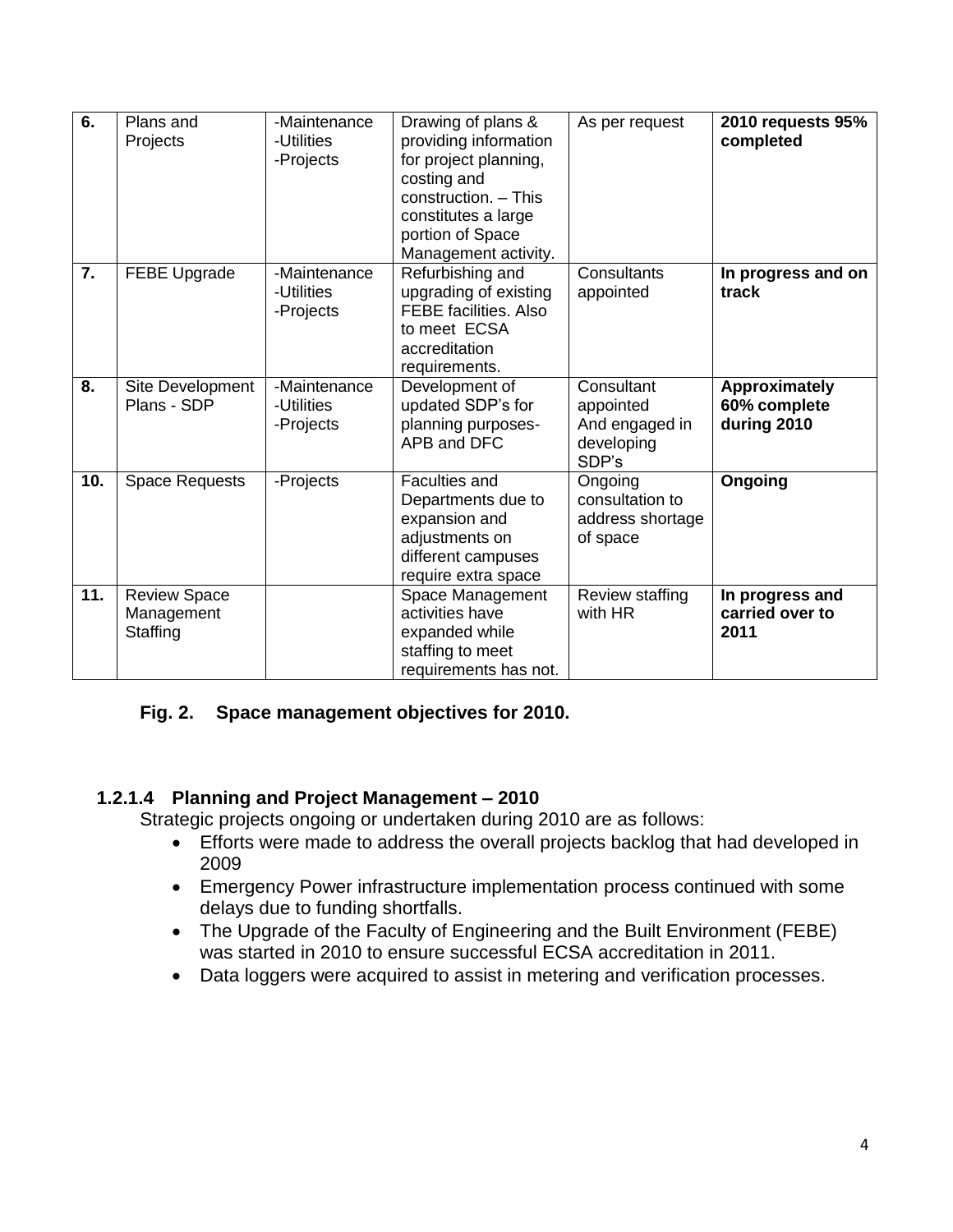| <b>2009 PROJECT ROLLOVERS &amp;</b><br>2010 BUDGET APPROVED<br><b>PROJECTS</b>                                                                                                                                                                                         |                  |                                |                          |
|------------------------------------------------------------------------------------------------------------------------------------------------------------------------------------------------------------------------------------------------------------------------|------------------|--------------------------------|--------------------------|
|                                                                                                                                                                                                                                                                        |                  |                                |                          |
| <b>2009 PROJECT ROLLOVERS</b>                                                                                                                                                                                                                                          |                  | <b>TRANSFERS 2009 / 2010</b>   | <b>BALANCE REMAINING</b> |
| <b>Overall Projects - Operations</b>                                                                                                                                                                                                                                   | $= 134$ Projects | 129 801 319.00                 | 15 122 933.90            |
|                                                                                                                                                                                                                                                                        |                  |                                |                          |
| <b>CTS Projects</b>                                                                                                                                                                                                                                                    | $= 51$ Projects  |                                |                          |
| Completed Projects by CTS                                                                                                                                                                                                                                              | $= 41$ Projects  |                                |                          |
|                                                                                                                                                                                                                                                                        |                  |                                |                          |
| Project Rollovers to 2010                                                                                                                                                                                                                                              | $= 10$ Projects  |                                |                          |
| (Projects not completed in 2009 due<br>to technical delays, redefined scope<br>of work assessments, budget<br>constraints or inconclusive tender<br>processes. 14 projects were closed<br>or transferred in 2009 due to lack of<br>funds)                              |                  |                                |                          |
|                                                                                                                                                                                                                                                                        |                  |                                |                          |
| 2010 PROJECTS                                                                                                                                                                                                                                                          |                  | <b>APPROVED BUDGET</b><br>2010 |                          |
| <b>Overall Projects - Operations</b>                                                                                                                                                                                                                                   | = 74 Projects    | 41 000 000.00                  | 12 024 556.25            |
| (The 74 Projects does not include<br>the 10 projects rolled over from 2009<br>as these projects were also not<br>finalised in 2010 for the same<br>reasons as 2009. The 10 projects will<br>be closed and transferred to other<br>projects for the 2011 budget cycle). |                  |                                |                          |
|                                                                                                                                                                                                                                                                        |                  |                                |                          |
| <b>CTS Projects</b>                                                                                                                                                                                                                                                    | $=$ 38 Projects  |                                |                          |
| <b>Completed Projects</b>                                                                                                                                                                                                                                              | $= 27$ Projects  |                                |                          |
|                                                                                                                                                                                                                                                                        |                  |                                |                          |
| Project Rollovers to 2011                                                                                                                                                                                                                                              | $= 11$ Projects  |                                |                          |

### **Fig. 3. Project Summary for 2010 including rollovers from 2009.**

#### **1.2.2 Progress to date - CTS**

- Progress is identified as per each CTS section. Numerous actions are multicampus projects.
- CTS provided the leadership to source a suitable CAFM system according to Thrust 6. The CAFM will be implemented in a phased approach.
- The selection of a CAFM system at end 2010 will have a positive effect once implemented. It is a system that can be used and applied over a multidisciplinary range of areas. A multi-campus implementation will assist in Thrust 3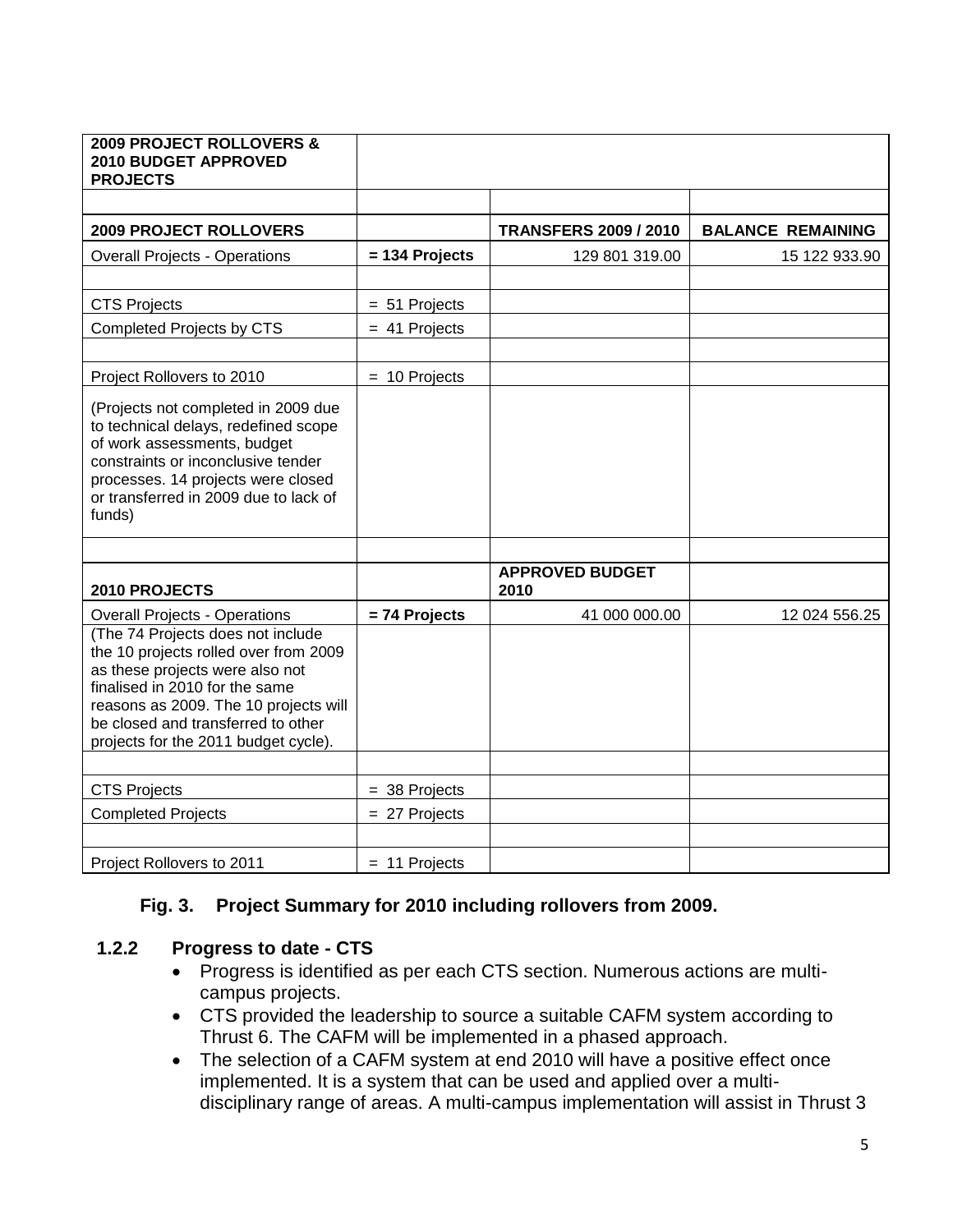to bring each campus on par with one another. CTS would be involved with multi-campus strategic planning and management, report writing and dashboard format information displays. The Campus Directors would be involved with normal day to day activities.

 CTS is required to provide data integrity and as such has also engaged the services of Steve Jaspan and Associates to provide accurate Site Development Plans for APB and DFC.

### **1.2.2.1 Maintenance Management Progress**

- The refurbishment work at SWC was completed in 2010. CTS gave initial input during the planning phase
- Maintenance contracts for the 75 lifts in use on UJ campuses were tendered upon, with the tender closing end 2010. This in line with Thrust 1 and 8. Provision is made for regular safety auditing with monthly reports and the Annexure B's being checked and renewed every two years.
- A contract was established with Amadwala on 1 July 2010 to ensure that Fume cupboards maintenance work is conducted to ensure a safe and fit for purpose environment.
- CTS provided assistance with the APK Central Machine Room new cooling tower problems. The contractor had to repair equipment that was losing approximately R1000 worth of water per day. Repairs to 3 chiller units were specified by CTS.
- CTS also took over R8.1 million worth of work in the maintenance manager role in line with Thrust 6 to ensure service delivery on campus.

### **1.2.2.2 Utilities Management Progress**

- Emergency Power systems were installed as part of the overall SWC upgrade. They were tested and commissioned in 2010 and provide emergency backup power to the Campus.
- Emergency power installation budget of R39 million was approved to allow for the finalization of the installation process. The emergency power backbone installation comprises 48 generators connected to the 11KvA grid on each campus.
- The tender was secured in 2010 for the supply of 36 UPS installations and DB boards in support of the emergency power installation.
- In line with Thrust 3 all campuses have been or will be provided with emergency power and lighting to lecture theatres and AVU systems. UPS power is also provided.
- 214 lecture venues were identified for new light fittings with high efficiency electronic ballasts. The Dali lighting management system has been implemented.
- The 214 lecture venues also have movement sensors to deactivate airconditioning and lighting when the venue has no people in it.
- Specific residences also have backup power for lights, and water heating systems that are user friendly and that work using gas and heat pumps.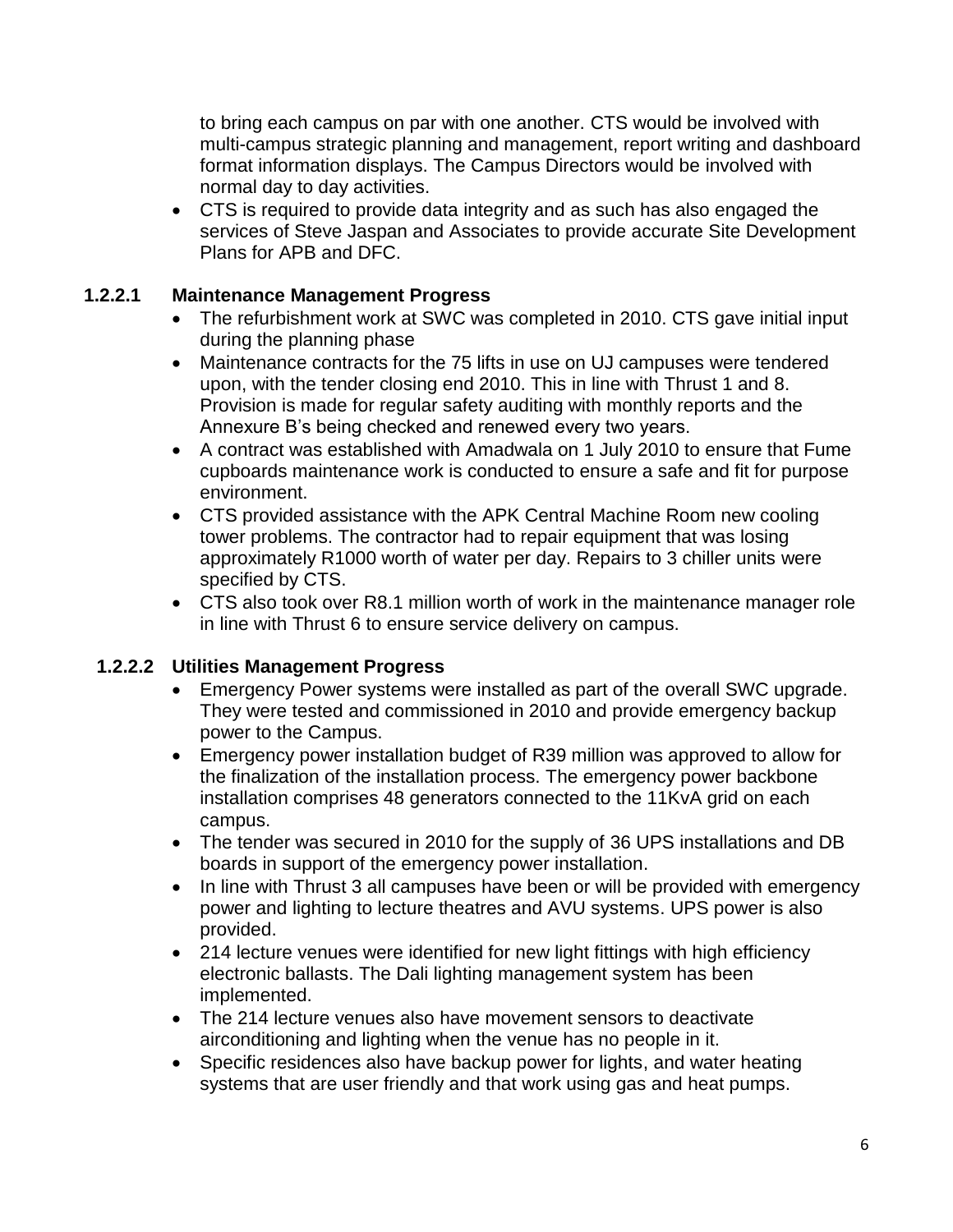- A tender process was successful in appointing a suitable contractor Amadwala) for the maintenance of Fume cupboards on APK and DFC. The fume cupboards were audited and additional funds secured to upgrade them in line with Thrust 1 and 8
- The first phase of the ICS Server room upgrade was finalized at begin 2010 which included both APK and SWC. The next phase was assessed and planning work was done toward the implementation of an improved level of emergency backup systems. As such an extra chiller was put in place for the APK A-Ring 3 Server Room at end 2010 with further actions planned for 2011.
- The FADA HVAC system was identified to be upgraded and an RFP was put out in this regard. Richard Pearce and Partners (RPP) were selected to do design work to rectify the HVAC deficiencies in the building.

## **1.2.2.3 Space and Architectural Management Progress**

- The Space Management section provided initial assistance for the development of first order cost estimates and scope of work documentation for the proposed FEBE upgrade. SSI was then contracted to take the project further.
- Space management department engaged with UCT and other industry stakeholders regarding the processes and systems necessary to manage space data and provide accurate Hemis reporting. UCT successes and shortfalls were identified. UCT has a dedicated 3 person team of staff working only on space data.
- CTS provided support for the process of data collection and management for the Hemis Report to DoE.
- Louise Steyn from Central Administration was contracted by CTS to assist in the finalization of data sets for the alignment between Test and Production due to the volume of work required.
- Additional staff were appointed to assist with space management activities. Salome Machaba has been trained to work with space updating in the ITS environment. This is in line with leadership development for Thrust 6.
- Space information is also kept in an excel format to allow for cross referencing.
- CTS provided assistance to various departments regarding space planning and alterations.
- CTS provides graphic support in managing the UJ Operations Organograms in conjunction with HR
- Space section is assisting with layout planning for the SEWF Conference for 2011 (Social Enterprises World Forum)

# **1.2.2.4 Planning and Project Management Progress**

- CTS provided assistance with the Faculty of Engineering and the Built Environment (FEBE) upgrade to meet 2011 ECSA accreditation requirements.
- CTS provided assistance with first order cost estimates regarding the DFC Perskor building; Inspections were done and CTS advised on the actual situation regarding the Perskor sub station. CTS also advised on the existing on site water supply of natural spring which is apparently the source of the Doornfontein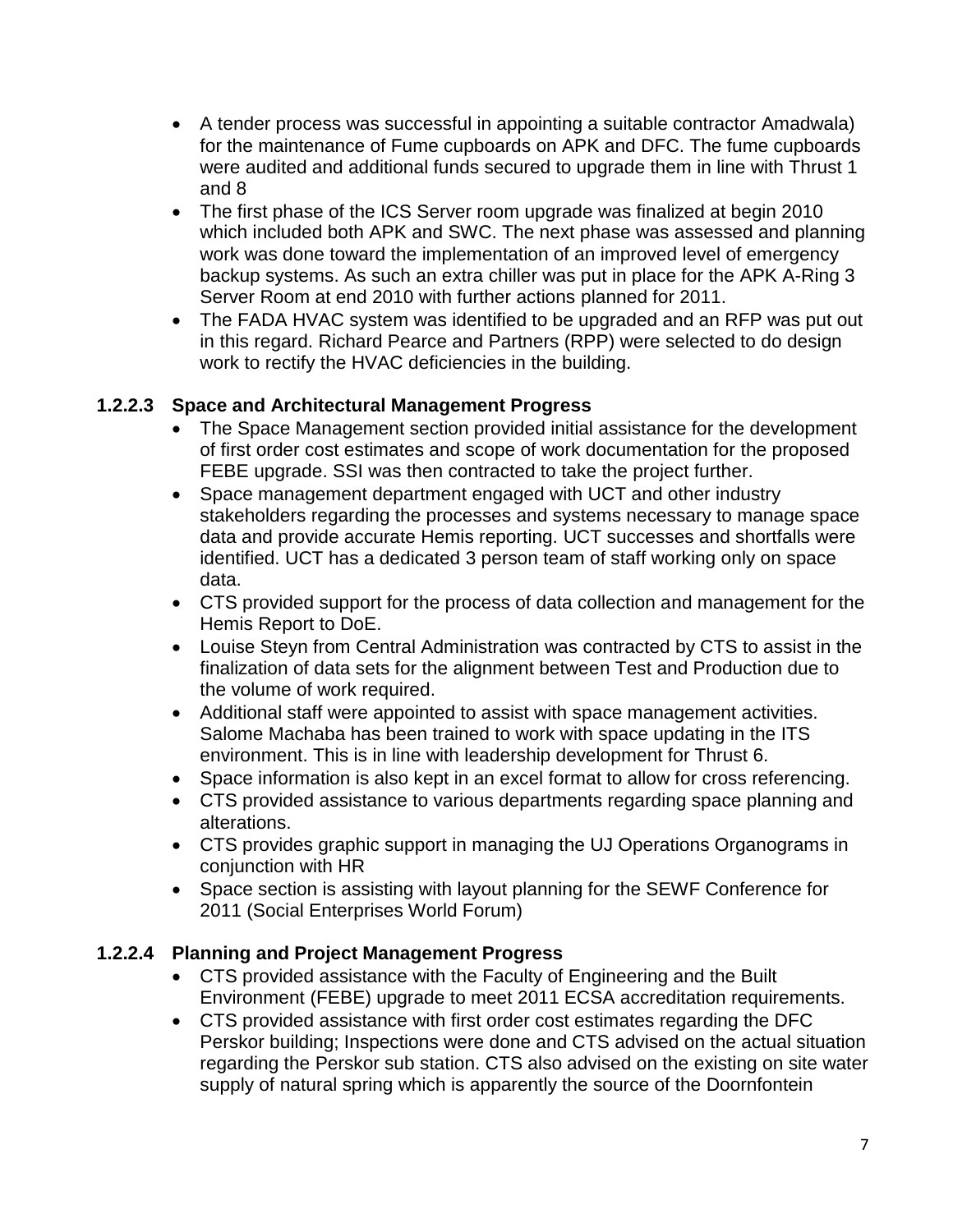Spruit. As per risk management point 4.1.3 there is the risk of acid mine drainage water infiltrating the water supply.

 CTS was engaged during the design phase of the SWC refurbishment process regarding the inclusion of newer technology airconditioning and VRV heat transfer systems. Emergency power systems similar to APK was included to provide emergency room, passage and security lighting. Emergency water heating is also provided.

## **1.3 Gaps / issues**

- The incomplete staff complement in CTS meant that not all areas of activity received the attention that they should.
- CTS have difficulty producing intelligent and timeous reports that are up to date and technically accurate for maintenance, utilities and projects. Space has benefitted from the emphasis to produce the Hemis report but this needs to be extended into the other areas of activity.

## **1.3.1 Maintenance gaps / issues**

- CTS provides a planner function on APK and only APK Campus has a job card system. This needs to be brought into effect on all campuses to provide campus equivalence in line with Thrust 3.
- The Pragma support to the APK Call centre is minimal and attempts to get better support have only been partially supported by Pragma.
- CTS have also provided a maintenance manager function for APK in the Campus Director domain, in the absence of correct procedures for quality assurance on work done and signoff.
- SWC maintenance documentation and data files from the campus upgrade process must still be archived on Metrofile and incorporated and aligned on ImageNow and in a CAFM system to be of meaningful use.
- SWC still requires some maintenance information to be collected or audited regarding equipment and "as built" information. Only space information is relatively up to date.
- The requirement to support the UJ teaching and learning environment through well maintained infrastructure requires an integrated CAFM based asset maintenance register. Space information is the primary baseline document to which asset registers should be linked. Space data is up to speed but the next steps in the process need to be addressed.
- Infrastructure management needs the space data to be aligned with assets and processes in other systems. Updated asset registers need to ring fence key areas of operation and should include but not be limited to the following:
	- Generator equipment and installations - UPS Equipment and installations
	-
	- 11Kva Transformers
	- Substations and mini-substations
	- High tension (HT) and Low Tension (LT) switchgear
	- Building , equipment and asset condition assessments
	- Safety devices and systems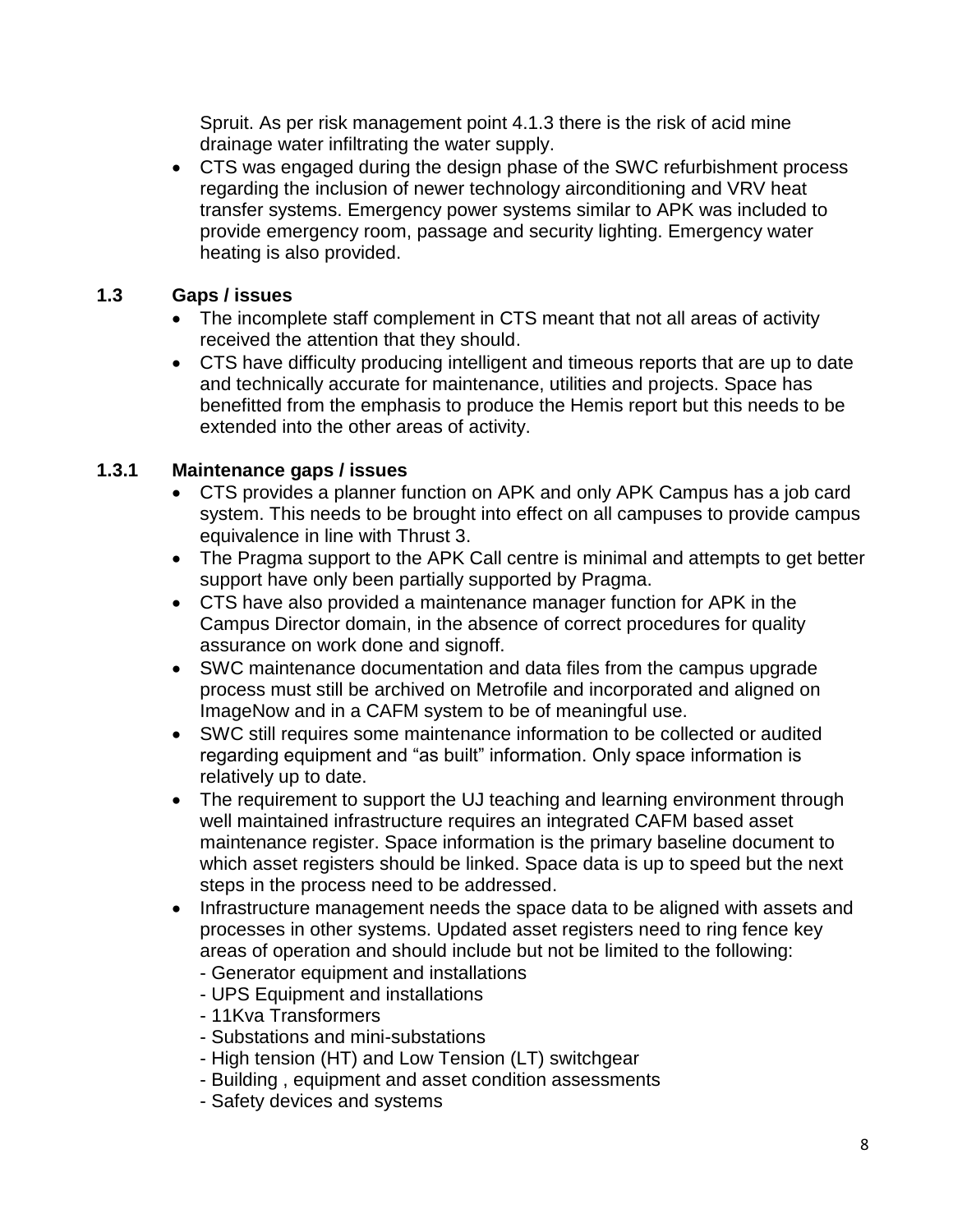- Battery systems
- Airconditioning equipment
- Water heating and cooling systems and water treatment facilities.

### **1.3.2 Utilities gaps / issues**

- Electricity utility metering on APB and SWC indicating a potential account payment arrears of approximately R20 million. Errors are partly due to the local authority not reading meters and providing correct and up to date accounts. The APB meter is also not reading correctly. These inconsistencies must be clarified and resolved.
- Due to budget shortages during the SWC upgrade process movement sensors were not installed in the lecture theatres to deactivate airconditioning and lights. The BMS systems installed are standalone and are not integrated into an energy management system. This will require an internet link to the CTS BMS management centre on APK.
- The two new residences at APK and SWC also do not have movement sensors.
- Utility account information must still be linked to the correct stand numbers. Preparation work done in 2010 to improve accountability and link buildings to sites must be continued. Excel spreadsheet information needs to be integrated into a CAFM system to be fully effective.

## **1.3.3 Space Management gaps / issues**

- Space data was manually captured in 2010 and needs to be functioning in an integrated manner.
- Space management and space allocation was managed on an ad-hoc basis. It was difficult to do long range planning around office space needs.
- Available office space for expanding departments on all campuses is very limited

# **1.3.4 Planning and Projects gaps / issues**

 The tender process timeline is quite lengthy and has resulted in significant delays from project inception to execution. This negatively affects service delivery to clients.

# **2. Human Resource Management**

### **2.1 Overview of Employee Profiles**

- CTS has two (2) permanent employees on post level P5 and P8
- CTS has eight (8) temporary appointments. Post levels are on P7 and P11. The remainder are paid from CTS temporary salaries allocation.
- CTS employed 3 student assistants each for a period of 4 months during 2010.

CTS engaged with HR and the E.D. Operations regarding the proposed UJ Performance Management system. Key Performance areas and Key Performance Indicators were identified theoretically as far back as the CTS Synopsis document of begin 2010. Work done in this regard must still be expanded upon and implemented in practice to provide fit for purpose staffing in support of Thrust 6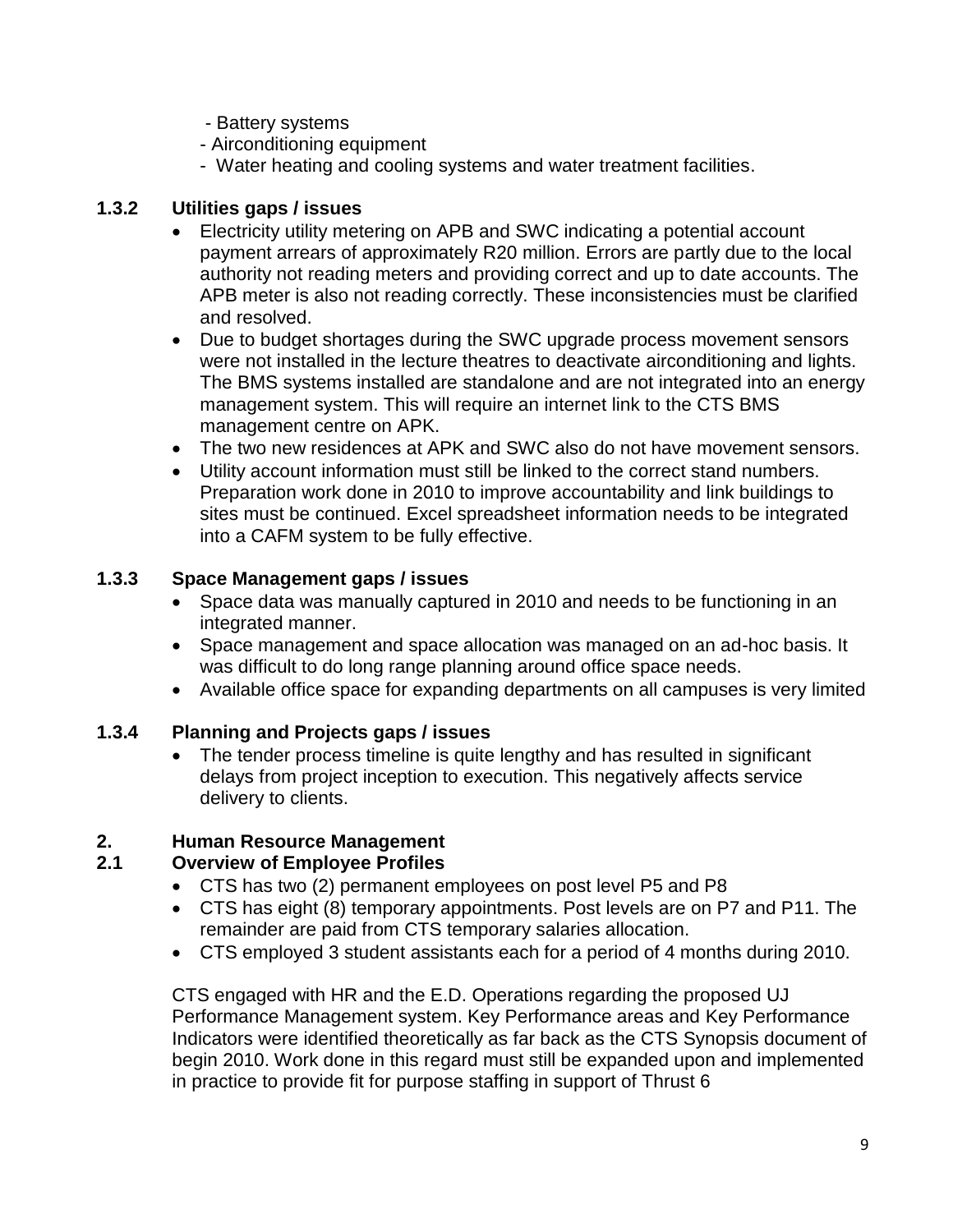### **2.2 Equity Profile**

- CTS have 3 African Males employed.
- CTS has 1 African female employed
- CTS has no Coloured or Indian staff
- CTS has 5 White males employed
- CTS have 4 White females employed.

#### **2.3 Status of Qualifications**

Assessments of some posts were done in 2010 with the process to be continued in 2011. Appropriate alignment need to be implemented to serve the key thrusts of the university.

- The CTS Director post was reviewed and reevaluated. It was identified that a qualified professional engineer with the necessary fit for purpose experience is a prerequisite.
- The senior manager post for both maintenance and utilities was evaluated. Each require a professional engineer with the appropriate fit for purpose experience.
- The vacant Architectural Technologist position and the Space and Architectural manager posts need to be reevaluated.
- The Quantity Surveyor post was evaluated and successfully advertised.

#### **2.4 Appointments, promotions, resignations, deceased, and succession planning**

- CTS and HR interviewed and selected a suitable candidate for the post of CTS Director to start in 2011. The candidate accepted but then was not able to join UJ due to previous commitments. HR is currently searching for a suitable candidate.
- CTS and HR interviewed and selected a suitable candidate for the post of Quantity Surveyor on post level P7. The new appointment is to start in 2011.
- There were no other new appointments, promotions, resignations or deceased individuals during 2010.

### **2.4.1 Succession Planning**

No succession planning took place within CTS during 2010.

### **2.5 Achievements of employees**

• There were no notable academic or other achievements by CTS staff during 2010.

### **2.6 Staff Development Programme for 2010**

- **2.6.1** 2 Staff members attended the annual Green Building Conference
- **2.6.2** 2 staff members attended a two day conference by SSI on Facility Management in the Higher Education Sector
- **2.6.3** 2 Staff members attended the annual HEFMA conference

### **2.7 Summary of Skills and Competencies within CTS**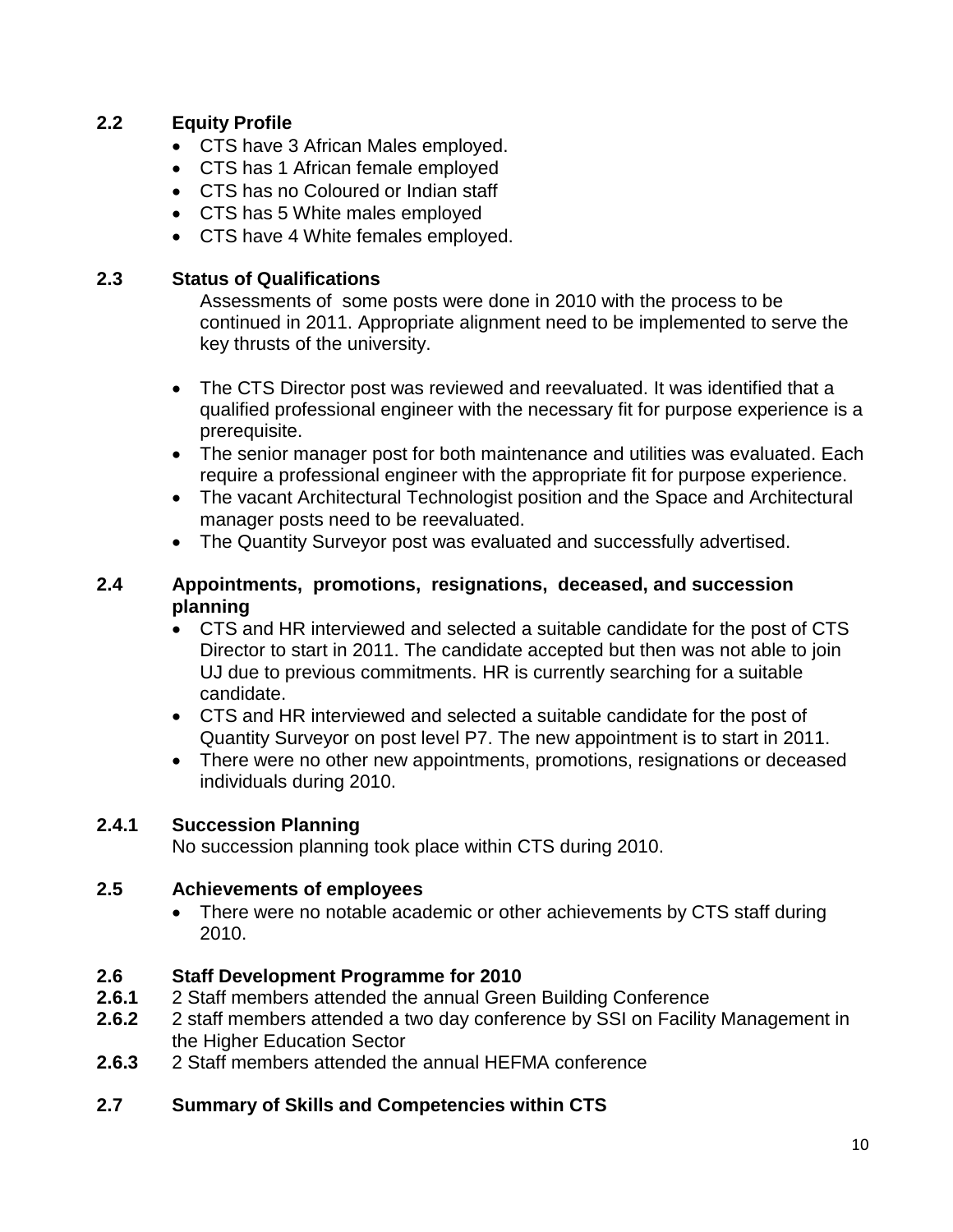- Mr. De Wet Senior Project Manager Post N1316 is the acting CTS director and also handles project management and liaison with all stakeholders regarding maintenance, utilities, space and project planning and management..
- Jurgen Greeff Systems Manager Post N1318 handles the BMS system to monitor and control environmental conditions in various locations on APK. The BMS system has approximately 200 sensors that need to be monitored.
- Mr. Greg James Space and Architectural Manager Post N1319 and the Space Management staff (Mr. Jongi Mfenguza and Mrs. Salome Machaba) handle the various space alteration requests and also manage the space data input into the ITS system for Hemis Reporting purposes.
- Nathan Coetzee Junior Project Manager Assisted for 2010 with general project management duties and on-site location and verification of utility meter readings.
- CTS have two ladies in the call centre running the Pragma On-Key system. They handle all incoming calls and requests for maintenance related activities. They also then send out the necessary job-cards to UJ maintenance staff to action the work to be done.
- CTS 2010 has two administrative staff to assist with secretarial and administrative functions.
- CTS makes use of student assistants to assist with specific tasks requiring extra manpower.

# **3. Stakeholder Report**

- Due to the varied nature of activities undertaken by CTS, relationships with other UJ departments and external stakeholders must be developed and maintained. This is to provide the necessary resources, human, intellectual and material to fulfill the many tasks that CTS must engage in on behalf of UJ.
- CTS have relationships with professional groups and individuals specific to the four areas of maintenance, utilities, space and projects. These are primarily in support of strategic thrusts 1, 3, 6 and 8

# **3.1 Internal UJ Stakeholders**

- Faculties and Departments
- UJ Planning and Resource Committee
- CTS was involved with the UJ Energy Efficiency Committee to ensure that the energy challenges facing UJ are dealt with from a broad base of expertise.

# **3.2 External Stakeholders**

- CTS, in conjunction with SSI (A DHV Company) in the process of reviewing and updating numerous contracts that UJ has with external service providers. The contracts are being aligned as they are outdated or are in a number of cases unfavorable toward UJ. The SLA components are also being revised to improve quality and level of service delivered to UJ.
- CTS engaged the assistance of Station7 (S7) to assist in reducing the UJ electricity account by 30% over the next 3 years.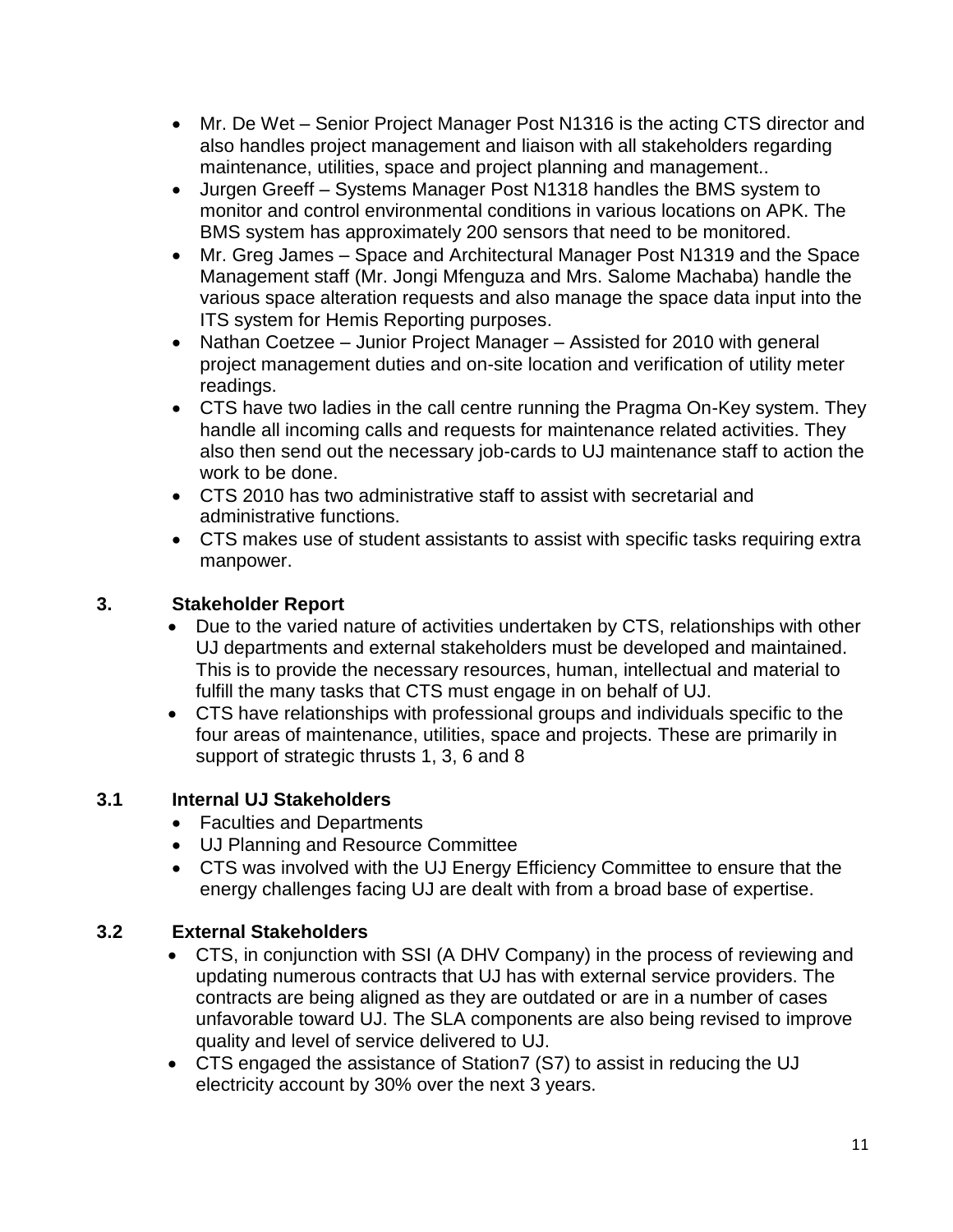### **3.2.1 Maintenance Contracts**

- System in use for maintenance management for 2010 was On-Key (Pragma Computerized Management System) Ver. 3.2

- CTS have maintenance contracts with external service providers as follows: Lifts maintained by Dr. Theo Kleinhans:

- Melco Elevators
- Kone Elevators
- Altech Vertigo (Wheelchair Lifts)
- Otis Lifts
- $-$  PLS

Air conditioning systems maintained by:

- Air Technology Services
- Master Air Conditioning

Sprinkler Systems maintained by:

- Cross Fire Maintenance
- Fume Cupboards maintained by:
	- Amadwala
- Chilles maintained by:
	- York international
	- Johnson Controls
- Water Treatmen done byt:
	- Sud Chemie Water Treatment
	- Total Water Management
- Generators maintained by:
	- New Way Motors
	- Diesel Electric
- UPS systems maintained by:
	- Meissner
	- Masterguard Power Systems
- Quantity Surveying done by:
	- DDP Quantity Surveyors

#### **3.2.2 External Utility Service Providers to UJ:**

- City Power
- Johannesburg Water
- Johannesburg Waste
- Eskom

#### **3.2.3 Planning and Projects**

- DDP Quantity Surveyors provides additional assistance to CTS for project assessment, planning and execution.
- **4. Sustainability Report**
- **4.1 Governance of the Division**
- **4.1.1 Overview / Governance Structures**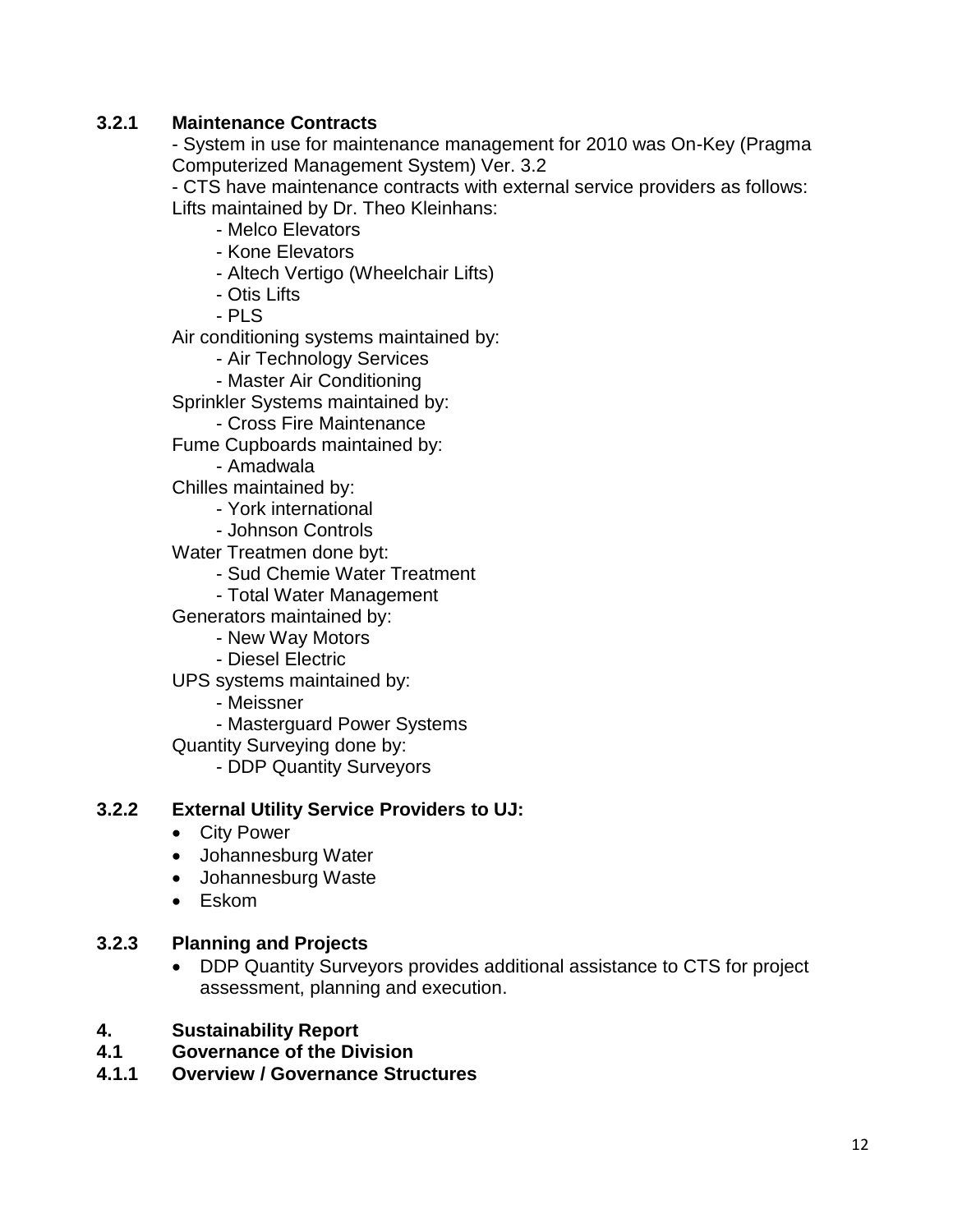- UJ Corporate Governance policies and guidelines ensure that the correct procedures are followed with regard to formalizing tender documentation, the tender processes and establishing contractual agreements with external service providers. It also applies to the execution of correct business practice procedures
- UJ Corporate Governance reports to the Registrar who is responsible to the DoE for the application of correct governance procedures.

#### **4.1.2 Quality Management Processes**

CTS have a culture of transparency and accountability. Tender processes must follow the correct procedures and are linked to correct corporate governance processes. Internal monitoring is provided by both DDP Quantity surveyors and the Tender Office to ensure that correct processes are followed. This is a constant process, in line with Thrust 6 and 8

#### **4.1.3 Risk Management**

- The Fume Cupboards upgrade and FEBE upgrade are in process to improve health and safety conditions and ECSA accreditation for UJ Laboratory facilities.
- Risk assessment feedback reports are submitted to the Planning and Resource Committee for consideration, decision and directives for implementation.
- CTS is continually involved in the process to identify risks to UJ that are placed on the UJ risk register for review and assessment.
- A significant risk to UJ are the potential financial penalties for exceeding national electricity reduction targets. This needs to be addressed directly to ensure an equitable outcome.
- The potential risk of acid mine drainage water infiltrating UJ boreholes on APB, APK and DFC is a serious threat. It is unknown if the SWC could also be affected. Clean water supplied by the boreholes as used by UJ would then become a liability. It would not be able to be pumped for use. If it were it would require processing to be usable.

#### **4.1.4 Financial Review**

CTS is continually involved with the following processes to ensure value for money from tender processes:

- CTS does an initial project needs assessment to correctly identify the scope of work
- CTS then provides a first order cost estimate.
- The project is reengineered if necessary to reduce cost implications and provide a fit for purpose solution.
- The tender documentation and bill of quantities is also aligned with correct procurement policies.
- CTS assists with tender evaluations
- CTS is continually engaged to improve the quality of processes.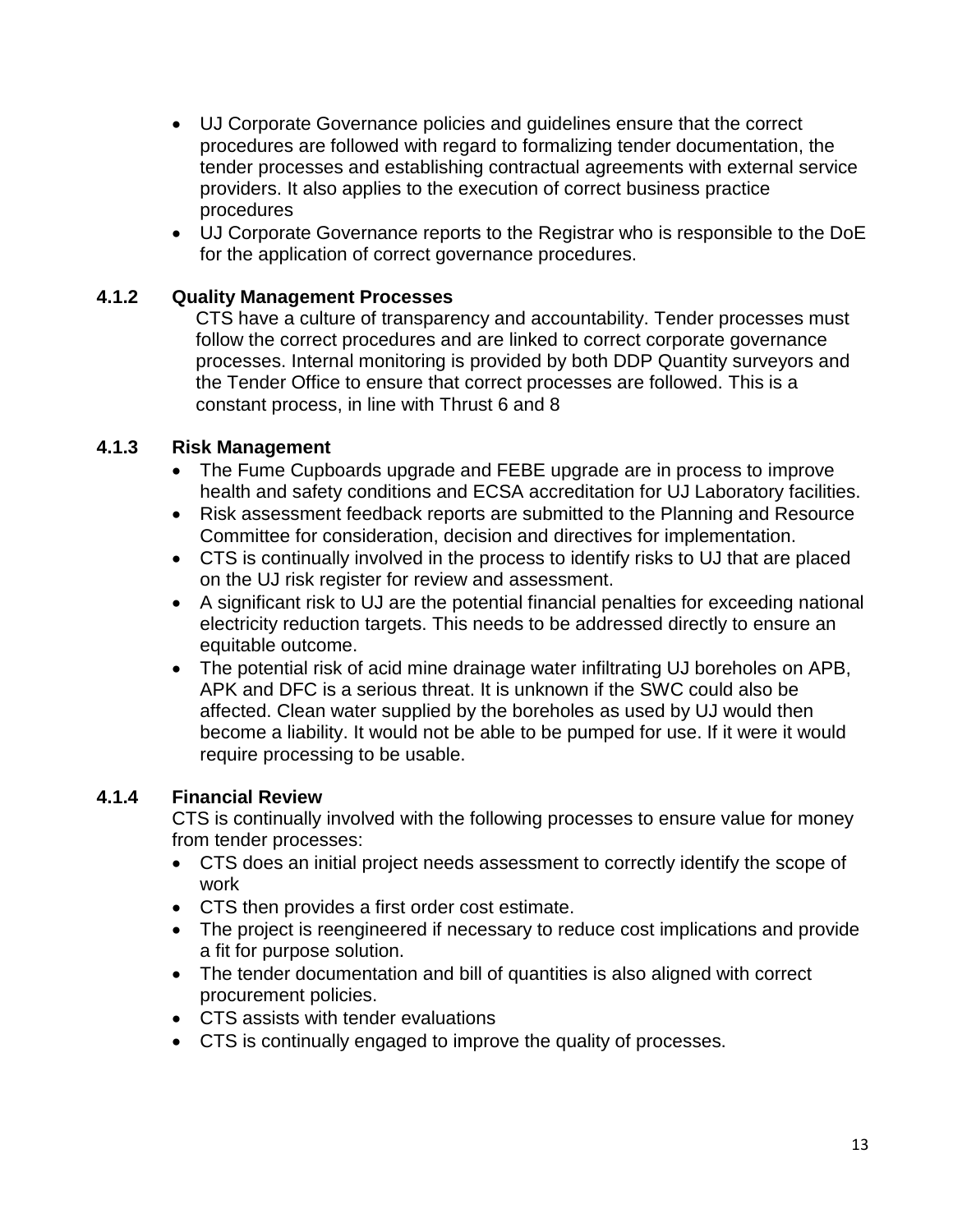## **4.2 Social Responsibilities**

- CTS is involved in providing layout planning assistance for the Social Enterprises World Forum Conference of 2011 being hosted by UJ. The theme for the conference is "Social enterprise as a catalyst for sustainable development" http://www.sewf2011.com/index.html
	- Some assistance was provided to students seeking information regarding maintenance processes or infrastructure installations for their projects.

#### **4.3 Environmental Sustainability**

- Correct utilities management has the potential to provide extensive financial savings through correct metering. It may be advisable to install individual metering per building. This will identify problem buildings and isolate critical areas for alignment. It will provide a systematic base from which to manage and apply sustainable processes.
- The BMS Trend building management system is in use on APK campus. APB and SWC have BMS systems installed to a limited extent. The BMS system would need to be expanded to incorporate all campuses and to monitor all aspects of building control. This would actively improve the ability to manage and reduce energy usage thereby improving efficiency and sustainability.
- An 800 KI water tank was installed on APK and supplied from the existing APK borehole. The water is chlorinated and can also therefore provide a level of self sufficiency in the event of a water supply problem with Joburg Water.
- Grey water reclamation projects are underway in conjunction with FEBE and students.
- Alternative energy was investigated for solar water heating of residences.
- Wireless ripple relay systems were investigated to control water heaters.
- Meetings have been held with City Power and Eskom to reduce the cost of electricity supply to make it more sustainable. Power must also be supplied according to the National Energy Regulators norms and standards.

### **4.3.1 Carbon Footprint**

 Final raw data is at KPMG and they will calculate the Carbon Footprint and give us the final calculations in mid February 2011. Managing the utilities will reduce the Carbon Footprint. After CTS receives the final Carbon Footprint calculation, subject matter experts will do metering verification on UJ meters to establish a benchmark comparison to see where savings on electricity and other utilities are nededed. An action plan can be drawn up to address the way forward.

### **4.3.2 Energy usage / savings**

- Total usage for as per raw data for the carbon footprint assessment 2010:
	- Electricity 67 765 640 Kwh
	- Water 673 000 Kl
	- Gas 32 424 Giga Joules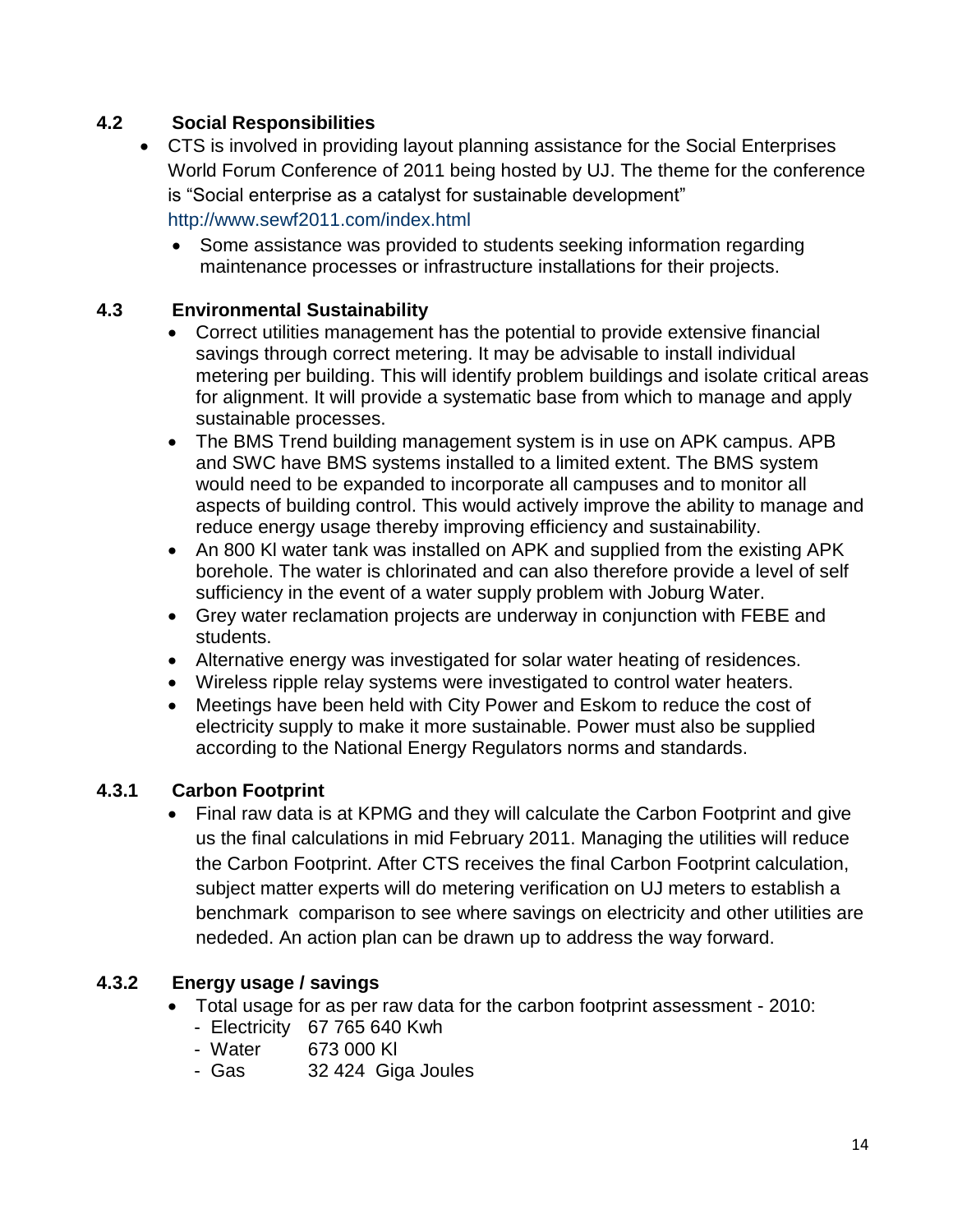- Catbot fuel 166 000 liters (A specific fuel type, similar to diesel, for use in boilers. Made by SASOL, it has a very low sulphur content).

- Generators 20 260.8 Liters Diesel

- Diesel 129 174 Liters
- Petrol 114 915.3 Liters

#### **4.3.3 Water consumption / savings**

- Waste water: Fixed amounts per month on different bulk, domestic and commercial sites.
- Water readings were not taken regularly and not compared to the local authorities such as Johannesburg water. There was therefore no control on water readings. All locations of water meters are not identified and therefore no readings can be taken on these meters to compare to the local authorities. Challenges for CTS in 2010 was to get information on the physical positions of meters to compare the readings

#### **4.3.4 Waste Management**

UJ Waste as per raw data for the carbon footprint assessment - 2010:

| <b>General waste</b>   | 1298 tons |
|------------------------|-----------|
| <b>Building rubble</b> | 407 tons  |
| Hazardous waste        | 66tons    |
| Medical waste          | 55 tons   |
| Recycled waste         | 137tons   |

### **Fig. 4. Summary of UJ waste produced during 2010.**

# **5. CONCLUSION**

Overall CTS has made some improvements in certain areas but has not advanced in others. Work still needs to be done on filling vacant posts. The lack of an integrated management system meant that performance measurements could not be kept to refine best practice activities and identify problem areas.

CTS through 2010 was not able to make progress with maintenance systems. The On-Key system from Pragma was on a monthly rental agreement, and did not provide the scope for improvements in management or systems. Utilities management made progress during 2010. Extra resources began to be allocated to addressing inconsistencies in measuring and monitoring utilities account information. Space Management also made headway during 2010. The HEMIS report was submitted on time at the end of May 2010 and the staffing complement has been improved. Planning and Project Management benefitted from the assistance of DDP